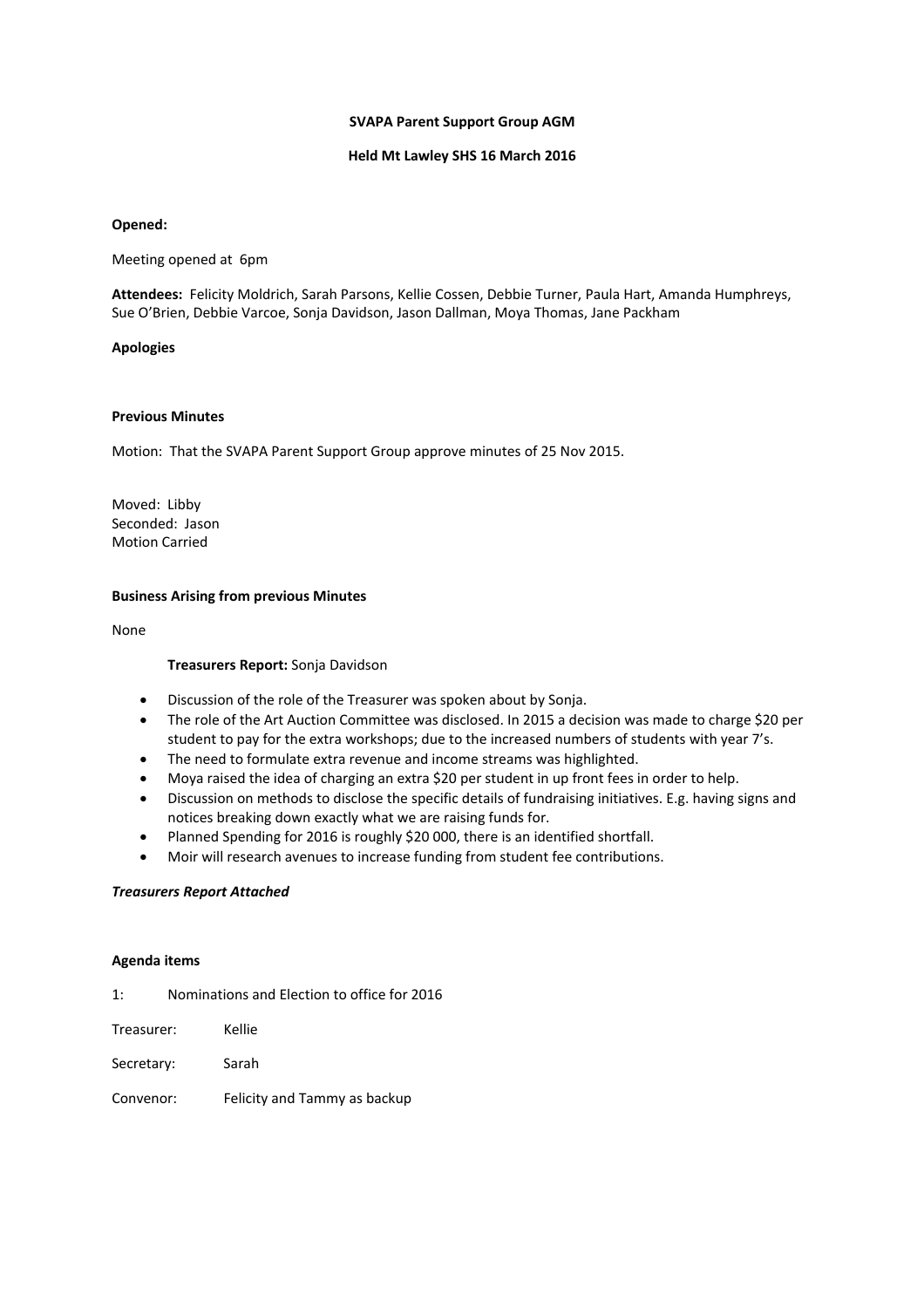# 2. **Teachers report. Moya**

1. Early Morning Classes – Sete – big success! Year 9's to get Loren Kronemyer in the second semester.

**Motion**: To provide up to \$6000 for Sete to provide early morning instruction during Terms 1 and 2 for year 7, 8 and 9.

Moved: Sue Seconded: Sarah Motion Carried

- 2. Getting Sete in for choreography for a midsummer nights dream The Blue Bayou.
	- Major event Middle/ end June. Costing of this event is yet to be established.
	- Parent help for the major production? The discussion around the cost of tickets for the production was raised and the need to increase ticket price was agreed. Signage and notification of the purpose of the fundraising was also mentioned again in relation to advertising this at the major production.
- 3. Camp really good. Thinking about later in the year so we at least now the year 7's names and they have a little time to mature. Cooler climate and better relationships between staff/ students will make camp more positive for all.
- 5. Two excursions booked for year 8 and 9, we will find something for the year 7's later in the year…they also have awesome festival.
- 6. Great turn out for the parent information session make sure friends now about the program.
- 7. No year 9 production
- 8. James Berlyn Roughly \$6800 for Artist in Residency. A breakdown of the costs involved were discussed. Details attached. Funding will be recouped through ticket sales.
- **Motion:** To provide up to \$6800 for James Berlyn as the Artist in Residency from April to May 22<sup>nd</sup> roughly for 7 weeks.

Moved: Paula Seconded: Felicity Motion Carried

#### 9. Early morning class approval

10. Future Artist in Residency – 3 months. 8,000 all inclusive.

- 4 hours per week
- Need to produce a show that has a 5 night run.
- SVAPA only
- Target year 9&10
- 11. Publicity and Communication Izzy MacDonald Payment? 5,000

\$50 a week for the school terms – Photos, video compilations, term newsletter to parents and alumni, website, documentation, school assemblies,

Possible grants/ and funding opportunities need to be investigated. Paula and Tammy will investigate.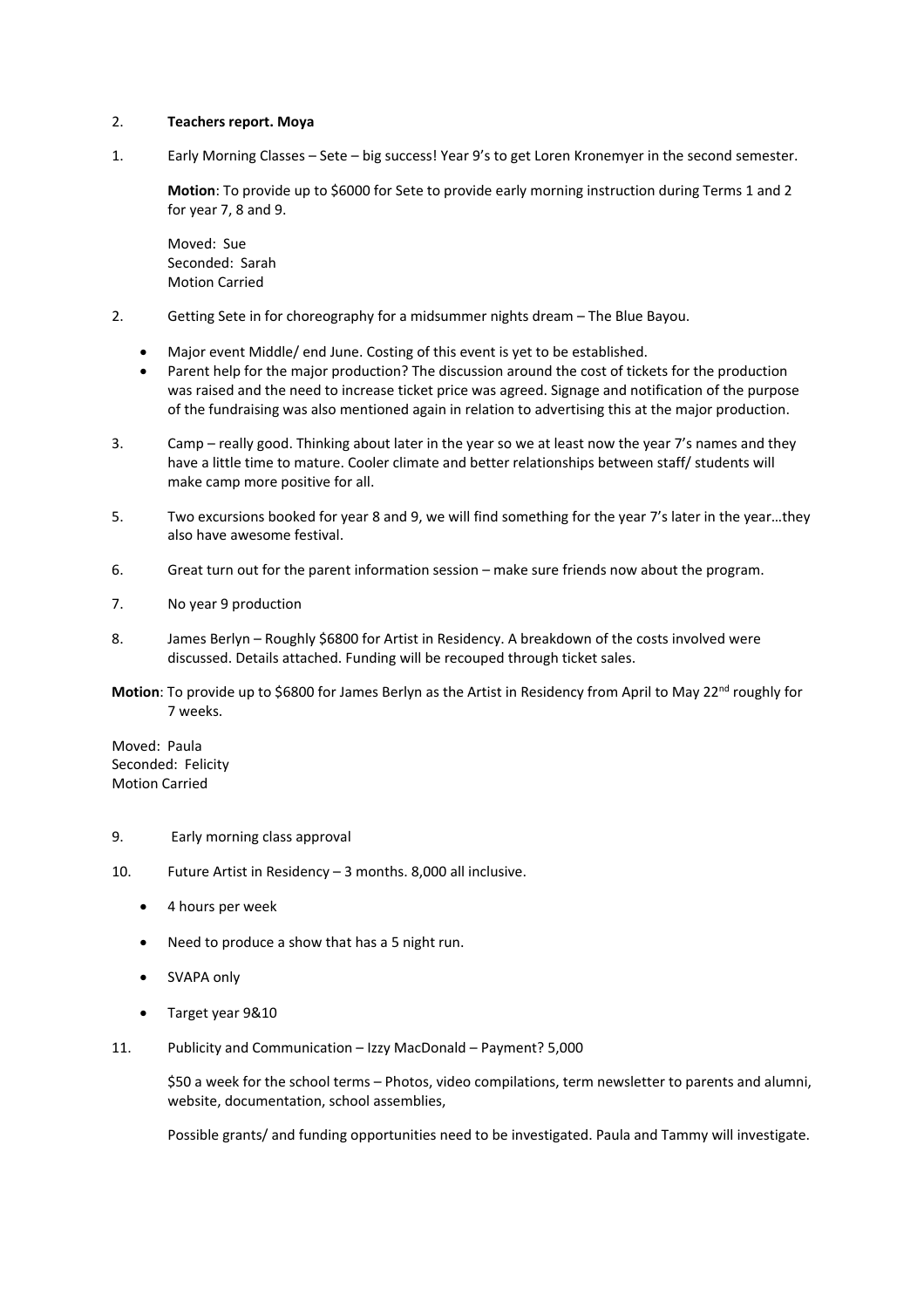Further business

- The SVAPA PSG has become aware that the Yr7 SVAPA students are placed together in one class. Class size is now at 32. This means the students are not receiving the level of attention that is deserving of a specialist programme. Parents are concerned that the Specialist Programme that is paid for by parents is becoming unmanageable due to numbers in the classroom.
- All parents attending, voiced real concern over this. Possible avenues to voice concern were raised.
- Tammy Pinkerton offered to help with writing / applying for grants.
- Tammy will contact attendees for volunteers for Arts Festival.

CLOSED: Meeting closed at 9:10pm

Next Meeting: 11 May at 7.00pm Tricycle Theatre Green Room